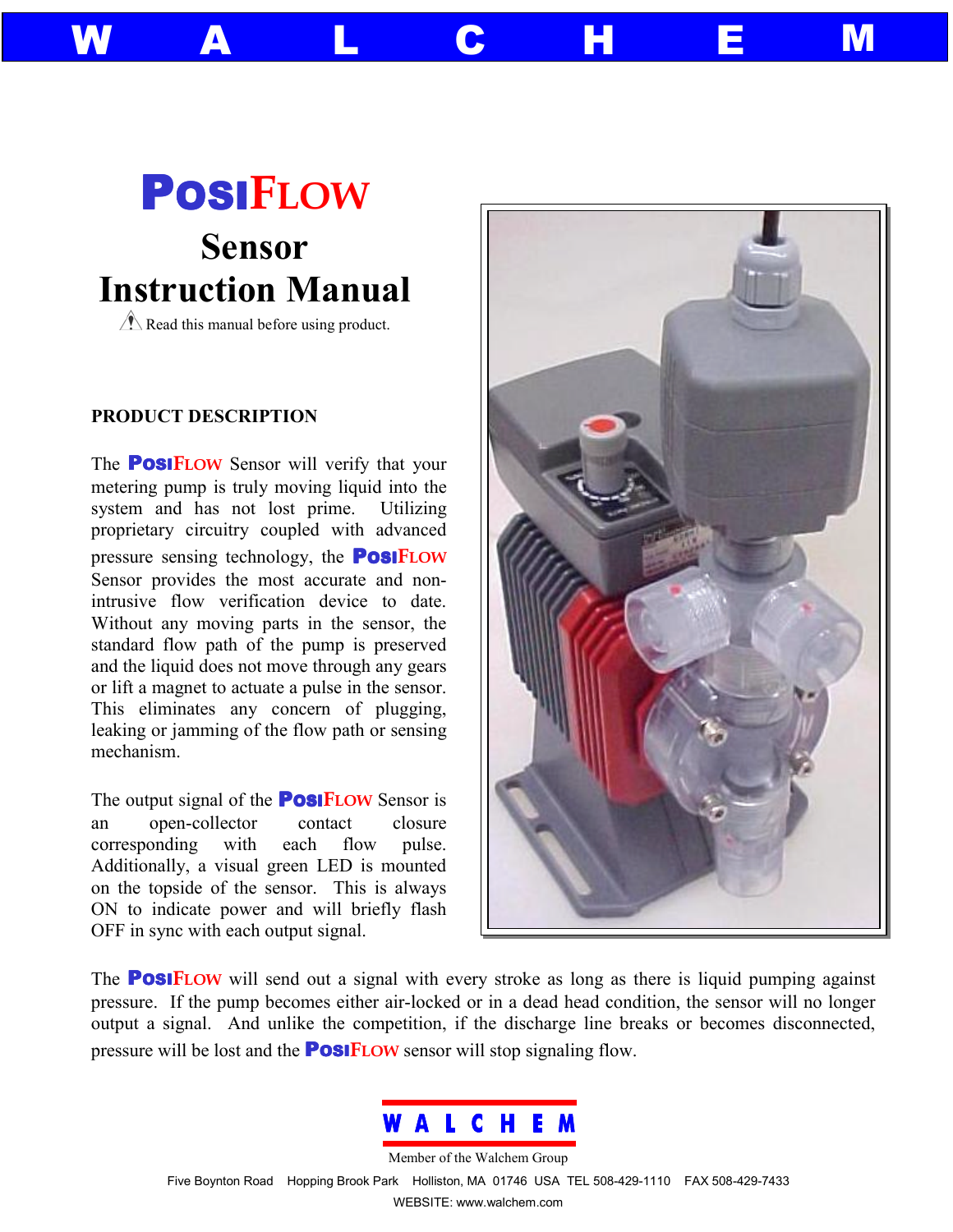# **SAFETY & CAUTION NOTES**

# **Wear Protection**

When working on or around a metering pump, always wear proper protective clothing and equipment as recommended by the supplier of the chemical being pumped.

# **Remove Power**

Disconnect the pump and sensor from their electrical power sources before performing any maintenance. If the pump starts operation during maintenance, chemical may be sprayed & cause injury.

# **Application of Product**

Use the PosiFlow within the specified range. Using the PosiFlow in any other application than its intended purpose may result in personal injury or damage to the product.

## **Power Source**

W A L C H E M

Use only stable DC voltage within the specified range. Voltage outside the range may cause damage or fire.

## *<u>And</u>* Do Not Modify the Product

Never attempt to modify the PosiFlow. Alteration of the product may produce a dangerous situation and will void the warranty.

## **Location**

Do not use the PosiFlow Sensor in an aggressive environment. Exposure to liquid or excess humidity may cause failure or electrical shock.

## *<u>Alla</u>* Do Not Use a Damaged Sensor

Using a damaged PosiFlow may cause chemical leakage or electrical shock.

#### **Not observing precautions may cause injury or damage to the product.**

## **SPECIFICATIONS**

1. Identification:

j

| Part Number | Description         | Material |
|-------------|---------------------|----------|
| FCP-1VC     | PosiFlow Sensor, VC | VC.      |
| FCP-1VE     | PosiFlow Sensor, VE | VE.      |
| FCP-1PC     | PosiFlow Sensor, PC | PC.      |
| FCP-1PE     | PosiFlow Sensor, PE | PE.      |

2. Applicable Models and Ordering Information:

The **POSIFLOW** Sensor is available for the 10, 15 & 20 sizes of EH and EZ pumps with matching liquid end codes. It will mount into either the manual air vent valve or the *Multi***Function** valve, but at this time it is not compatible with auto air vent valve (VCA or VCC codes).

## 3. Electrical

| Power Source Voltage | 12VDC +2VDC                    |
|----------------------|--------------------------------|
| Current              | 25mA max $(a)$ 12VDC)          |
| Output Type          | Non-Isol. Open Collector (NPN) |
| Rating               | 24VDC max (from source)        |
| Wave Form            | $100mS + 15mS$                 |
| Indicator            | LED (Green)                    |
| Cable                |                                |
| Length               | 9.75 Feet                      |
| <b>Cross Section</b> | $3.1x10-4$ in2                 |
| Termination          | #6 Fork Terminal               |
|                      |                                |

4. Materials of Construction

| Housing | PVC or GFRPP        |
|---------|---------------------|
| O-Rings | <b>FKM</b> or EPDM  |
| Sensor  | 96% Ceramic (Al2O3) |



5. Output Pressure Range\*: 30+5PSI to 150+15PSI

6. Environment:

| Ambient Temperatur      |
|-------------------------|
| <b>Ambient Humidity</b> |
| Storage Temperature     |
| Liquid Temperature      |
|                         |

re  $0-120$ °F 35-90% RH 32-120°F  $32-105\text{°F}$  (PVC models) 32-140°F (GFRPP models)

\*The POSI**FLOW** Sensor requires a minimum of 30PSI total back pressure. If this is not available, the injection valve supplied with the pump can be retrofitted with an optional high-pressure spring, part number E90375. This spring will increase the back pressure at the pump EH and EZ<br>
EH and EZ<br>
are manual air<br>
and EZ<br>
are manual air<br>
ompatible with<br>
. Output Pressure Ran<br>
. Environment:<br>
Ambient Tempera<br>
Ambient Humidit<br>
Storage Temperar<br>
Liquid Temperat<br>
Liquid Temperat<br>
The POSIFLOW Ser<br>
t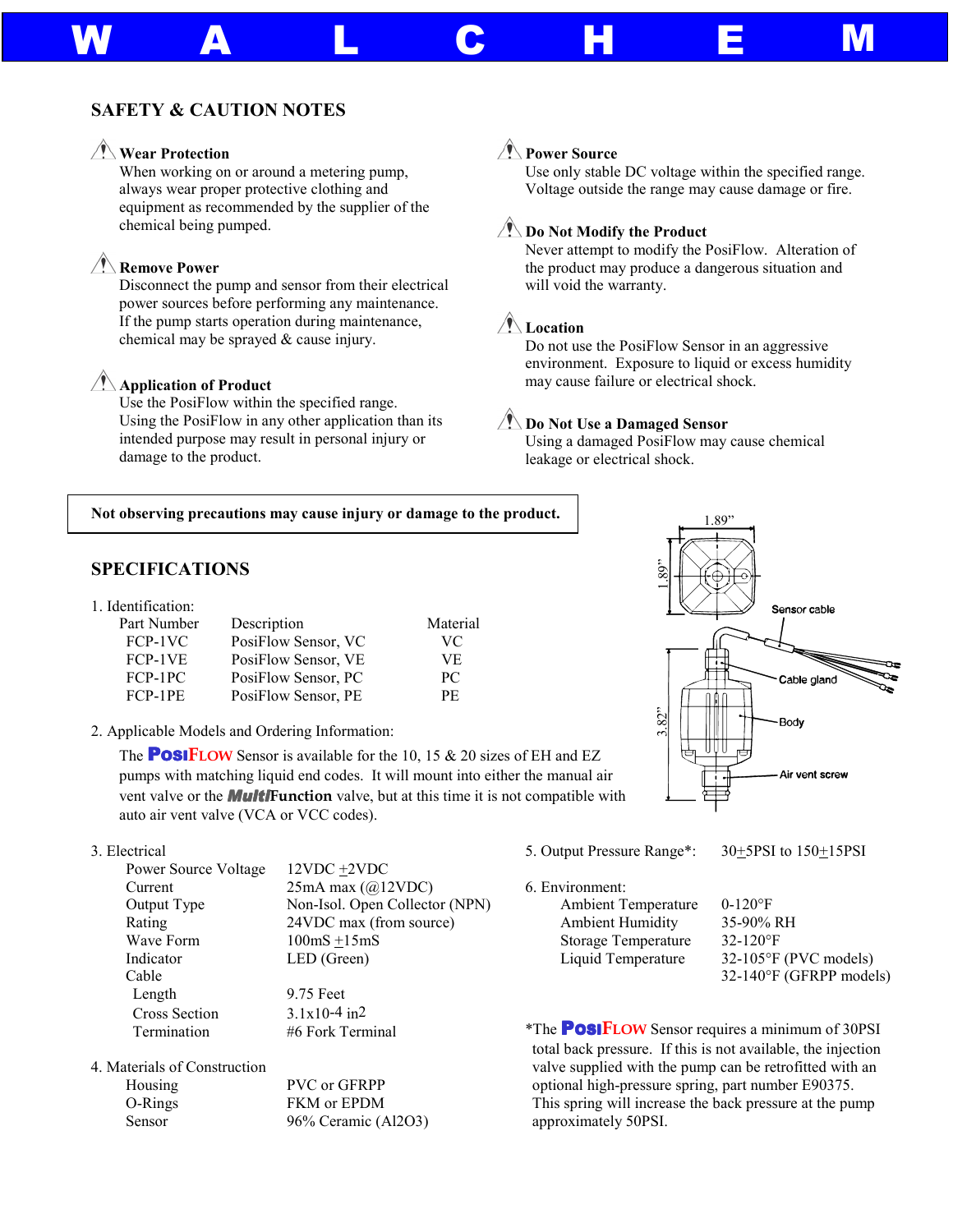# **INSTALLATION**

- **The Disconnect the pump from the electrical power source before performing maintenance.**
- **Release the pressure in the discharge tubing before disconnecting or performing any maintenance on the pump.**

W A L C H E M

#### Plumbing

- 1. Unscrew and remove the air vent knob from the manual air vent valve (or *Multi***Function** Valve) by turning counterclockwise.
- 2. Insert the PosiFlow Sensor directly where the air vent knob was located (turn clockwise to secure).
- **CAUTION:** The wires on the sensor will want to twist as it is being screwed into the valve. While installing the sensor, also turn the cable to avoid wire twisting and damage. If this is not possible, pre-twist the wire in the opposite direction about 5 turns to relieve stress during sensor installation.
- 3. The function of the manual air vent is not lost when using the PosiFlow Sensor. Simply use the sensor itself as the manual air vent valve when necessary, turning it one-half to one turn counter clockwise to bleed out air, prime the pump or release the discharge pressure.



Installing the PosiFlow Sensor into the manual air vent valve.





Installing the PosiFlow Sensor into the *Multi***Function** Valve

## Electrical

Wiring

The PosiFlow Sensor requires 12VDC power to operate. Attach the RED wire to +12VC and the BLACK wire to GND (common). The output signal is a closed contact between the WHITE and BLACK wires.

CAUTION: Do not run the PosiFlow cable near other power lines carrying high current or high power equipment as line noise can cause sensor damage or abnormal operation.

## Output Signal

The output signal (white wire) is normally high and drops to zero when the PosiFlow senses a pulse from the discharge of the pump. The time of the closed contact is 100mS. See the output wave form below.

This type of signal acts similar to a contact closure from a reed switch device between the signal (white) and the common (black) wires. The only difference is that the receiving device will see a trigger on the rise of the output instead of the fall (reverse of typical).